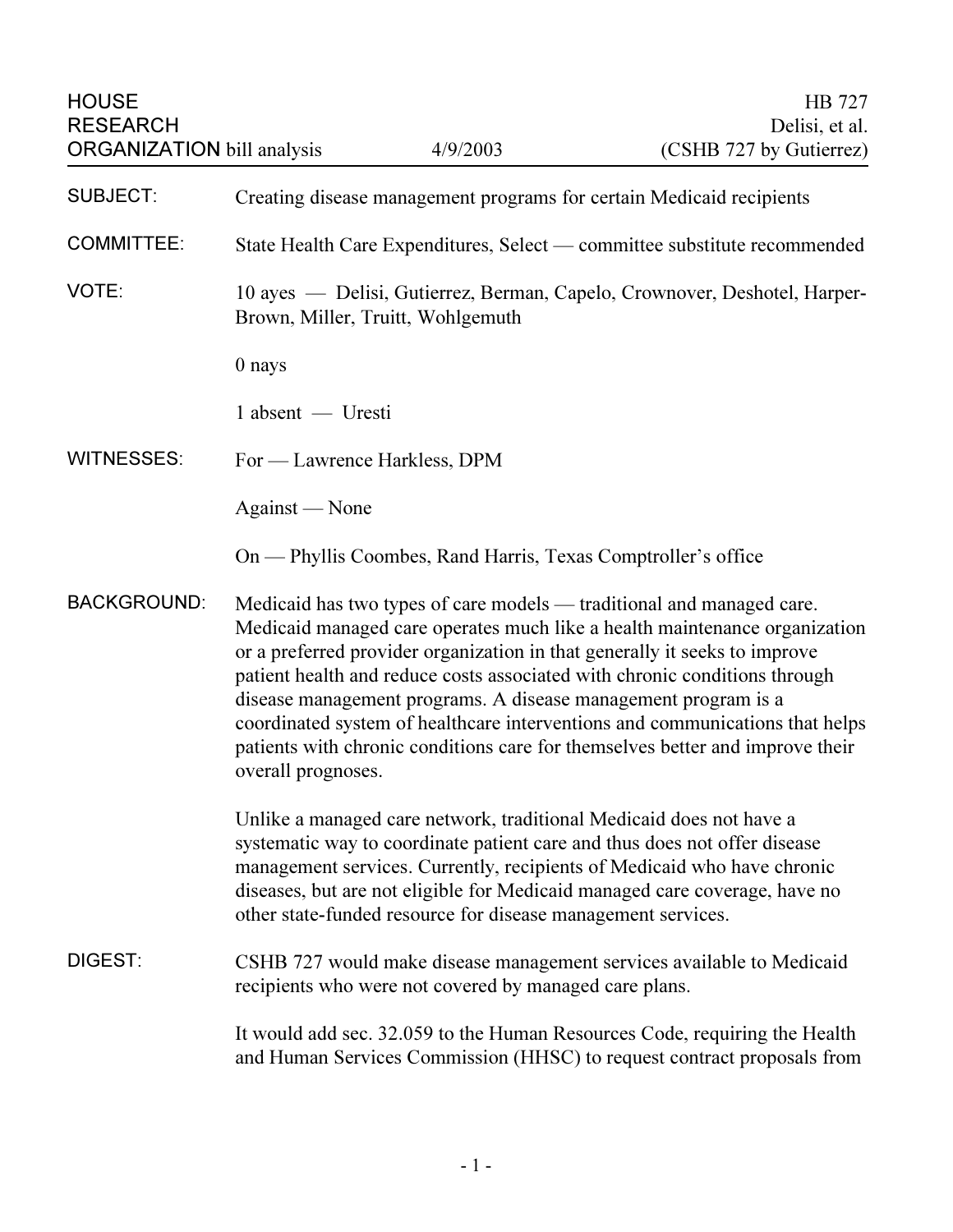## HB 727 House Research Organization page 2  $r^{2}$

providers of disease management programs to provide services to Medicaid recipients with chronic conditions — including heart disease, diabetes, respiratory illness, end-stage renal disease, HIV infection, and AIDS — who currently are not eligible to receive these services under a Medicaid managed care plan. HHSC could contract with public or private entities to write the requests for proposals, determine how savings would be measured, identify populations in need of disease management, develop appropriate contracts, and assist in developing the content and obtaining funding of disease management programs.

Providers would have to meet requirements set by HHSC, including the use of evidence-supported approaches based on minimum standards of care and an assurance that the recipient's primary care physician personally would be involved in the care. All contracts entered into by HHSC would have to contain written guarantees of state savings on expenditures for recipients covered by the program.

CSHB 727 would require that HHSC conduct a study to determine the conditions in Texas that resulted in the highest medical expenditures and showed the greatest promise for savings through disease management programs. HHSC would have to complete this study by December 31, 2003, and provide a report of the findings to the governor, lieutenant governor, speaker of the House, and standing committees of the Senate and House of Representatives over health and human services issues. HHSC also would have to consider these findings when requesting proposals or awarding contracts.

The bill would allow a state agency to request waivers or authorization from the federal government if it determined that such action would be necessary before implementing any provision of this bill.

The bill would take immediate effect if finally passed by a two-thirds record vote of the membership of each house. Otherwise, it would take effect September 1, 2003.

SUPPORTERS SAY: Disease management programs provide a means of reducing health costs over the long run. Stressing preventive care, they educate patients with chronic illnesses about how to better manage their conditions and their lives, thus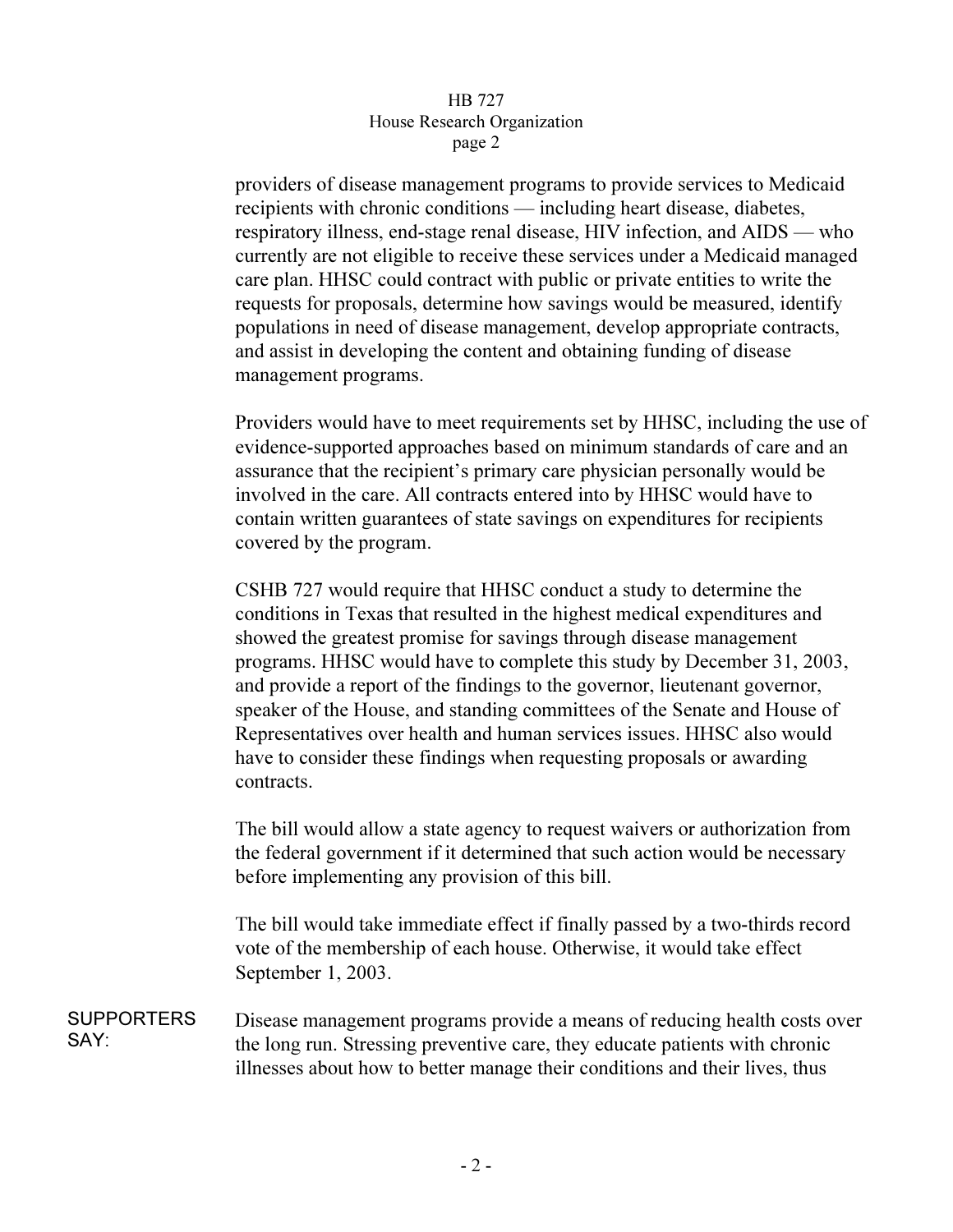## HB 727 House Research Organization page 3  $\mathbf{r}$   $\mathbf{r}$   $\mathbf{s}$   $\mathbf{r}$   $\mathbf{s}$

delaying or avoiding complications that are costly both in human and financial terms.

Diabetes provides an excellent example of the effect of disease management programs. According to the American Diabetes Association, 17 million people in the U.S. had diabetes in 2000, and the prevalence of this disease is growing. Not only is diabetes a leading cause of death, it is associated with a number of dangerous and costly complications, such as renal failure, amputation, and blindness. The total cost of diabetes in the U.S. in 2000 was \$132 billion.

Disease management programs for diabetes can help reduce the human and financial costs associated with the disease. For example, such a program would permit children with type II diabetes to learn how to control their diets and blood sugar levels, greatly reducing the risk that they would end up with renal failure, nervous system damage, or other tragic and expensive complications later in life. Thus, money spent for prevention services now would render savings in future treatment.

The same principle applies to other conditions that CSHB 727 would include for disease management programs under Medicaid, including heart disease, asthma, and AIDS. Patients in such programs would receive the necessary information and care they needed to better manage their illnesses, including access to diet and nutrition services and a phone bank run by trained nurses that they could call with healthcare questions. Programs in other states have shown an overall reduction in healthcare costs and in lost work days for patients. There is every reason to believe that this bill would confer similar benefits to Texas.

Although the state has implemented programs in the past for managed care of specific diseases such as diabetes and asthma, these programs have not been as successful as hoped. They were assigned as additional duties to overworked agencies who had neither the experience nor the established networks to deal with disease management. CSHB 727 would improve on this model by allowing HHSC to contract with entities that were experienced in disease management programs and who already had the proper networks in place.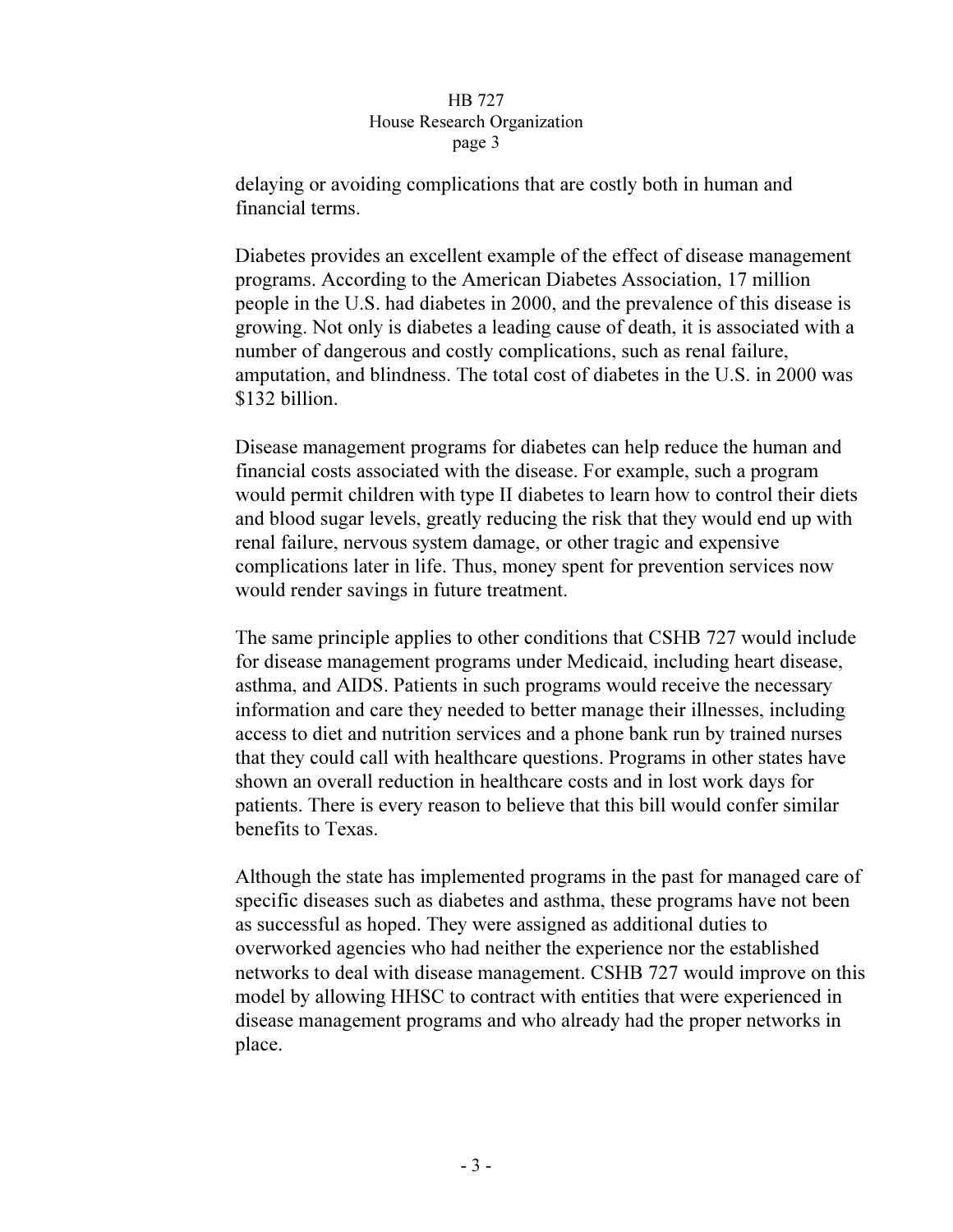## HB 727 House Research Organization page 4  $\mathbf{r}^{\mu}$ ge  $\mathbf{r}$

Another past problem has been the lack of savings. The bill would address this problem by requiring that contractors issue a written guarantee of savings to the state, and agree to pay HHSC the difference if the savings were not achieved. The Legislative Budget Board reports that CSHB 727 would have a positive fiscal impact of more than \$8.5 million in general revenue through 2004-05.

CSHB 727 would allow the HHSC to determine which areas of the state most needed disease management services and to provide them there. By so doing, it would ensure that the most needy Texans were able to receive high quality care, improving the overall health of the state. It is estimated that the program would serve more than 25,000 of the sickest Medicaid patients who were not covered by managed care.

In addition, disease management programs would reduce the number of emergency room visits by patients seeking basic care for their illnesses. Routine care for patients with chronic conditions more often would be provided in the more appropriate, less costly setting of the physician's office.

**OPPONENTS** SAY: Disease management programs are a waste of resources because Medicaid managed care already provides these services. They would be especially wasteful considering that managed care would become the default care model for Medicaid recipients under CSHB 1 by Heflin, the general appropriations bill for fiscal 2004-05, meaning that the state would end up paying twice for the same service. In this time of tight budgets, it makes no sense to fund a program that is duplicated through existing services.

> The state has implemented similar programs in the past for specific diseases — asthma and diabetes. Both programs were managed poorly and failed to render savings to the state. Based on the past performance of state-run disease management programs, it is unlikely that this new program would save the state money.

Although disease management is an attractive idea, it is not a viable solution to the state's problems. Rather than managing asthma from the patient perspective, the state should be working on improving air quality both to prevent asthma in our children and to improve the condition of those who already have it.